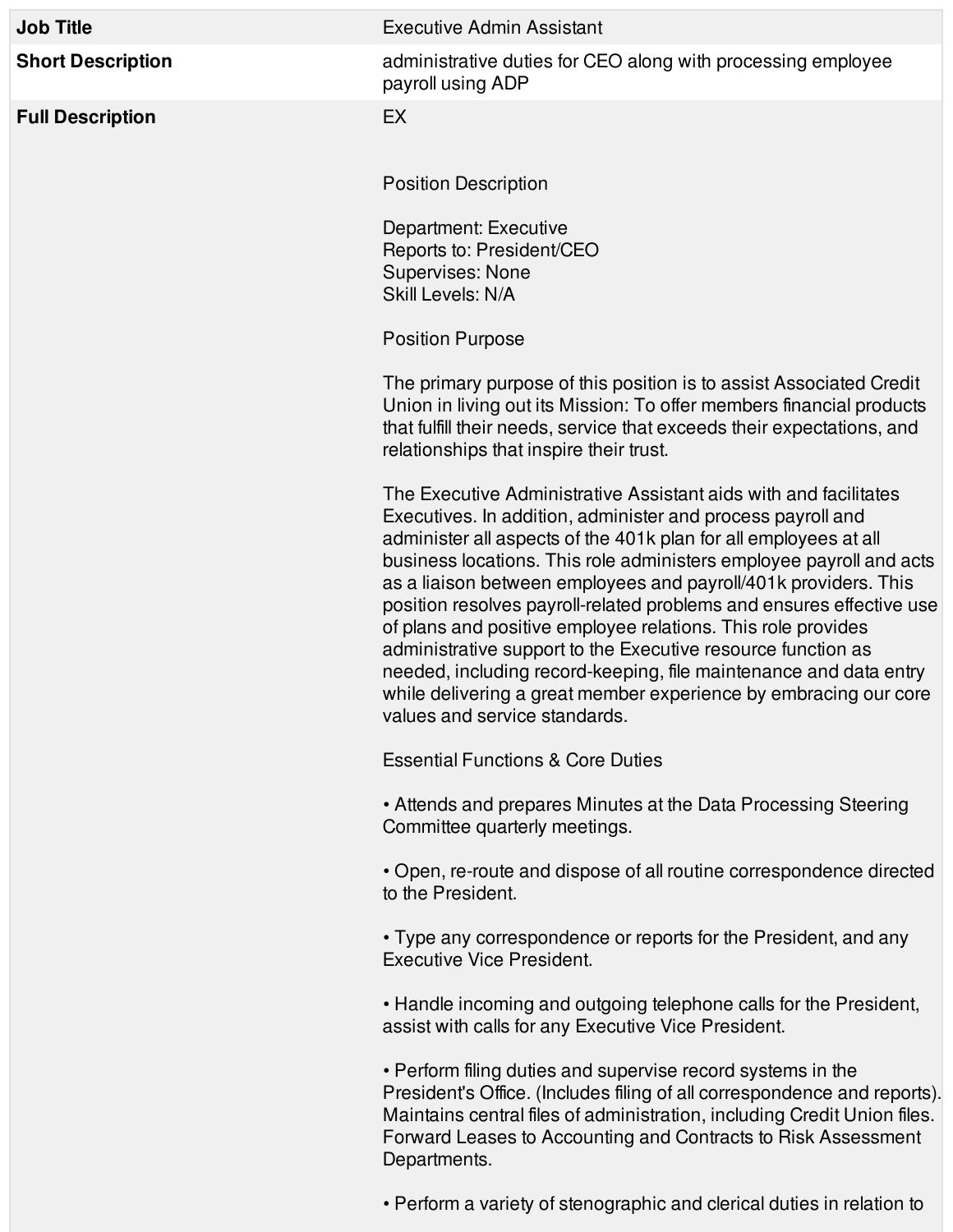special projects, directorships, civic and club memberships assumed by the President.

• Perform duties related to personal correspondence, credit union expenses, bills, and other personal tasks for the President and Executive Vice Presidents.

• Maintains calendar of events, meeting, reports, special projects, etc. for the President, Board of Directors or Credit Union in general.

• Handles all phases of bi-weekly payroll to include: changing salary, deductions, personal changes and audit, commission, tuition reimbursement, employee referral, loan automatic payment, confirm coding on timecards, prepare and transmit payroll, process payroll upon arrival, post to ACU, debit and credit functions, prepare for next cycle, back-up, record disability checks on payroll, record 457b disbursements and contributions, and group term life. Annually prepare W2 information to include a separate payroll with Health Care Values, and distribute.

• Prepare Retirement Agreement for 457(f) or Split Dollar for Executives, as applicable. Notify Accounting of amounts for wiring of funds.

• Calculate semi-annual bonus, and PTO sell for employees and process.

• On a monthly basis, prepare Overtime Report for EVP and EVP/Member Relations; prepare Commission Report for EVP/Loans and Audit Manager; and prepare PTO Report for EVP on a quarterly basis.

• Set up new percentages and changes in percentages for 401k in ADP. Submit 401k deductions on a bi-weekly basis. View web alerts and retrieve new enrollment/change forms. Audit alerts against employees who choose to not enroll. Process 401k loans and upload into CUNA's site, set up in payroll, attach confirmation sheet to Accounting. Prepare termination papers, scan and upload into CUNA's site, process upon arrival. Process in-service withdrawals and 401k loans and upload into CUNA's site.

• Audit all State and Federal Withholding Deposits, monthly and Quarterly reports.

• Track and request checks for milestone anniversaries, record in payroll and give to Officers for delivery.

• On an annual basis perform the 401k anti-discrimination testing, work with auditor on 401k audit and certify the 5500 report. File the 5500 with the Department of Labor/IRS.

• Assist Audit Department in preparation for quarterly and annual audits by the Credit Union Independent Auditors, and CUNA.

• Annually, prepare Budget Report in ADP for all salaries/insurance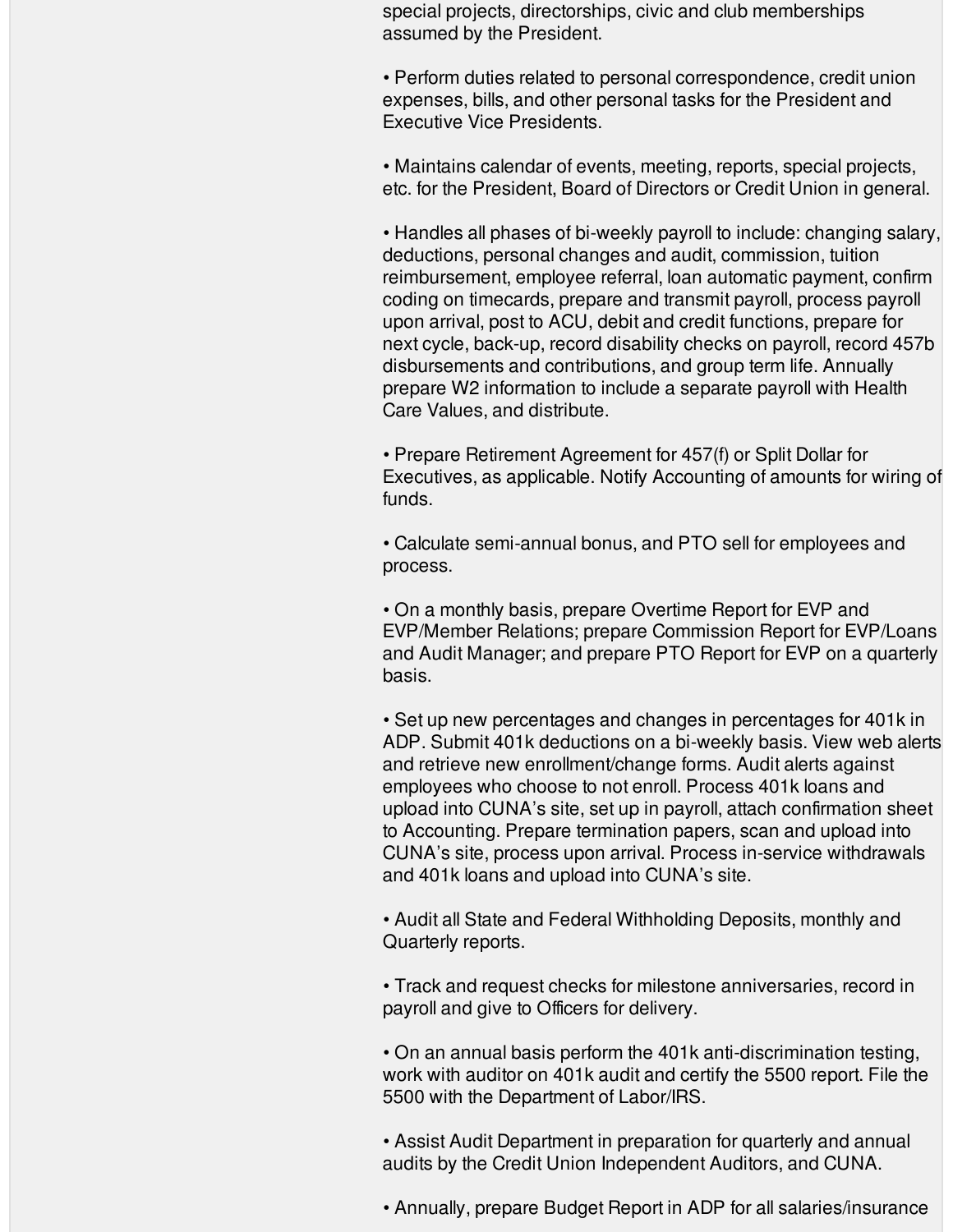and enter 401k (employer contributions in excel and send to Executive Vice President.

• Gather information for Credit Union Bond with CUNA Mutual from Managers, submit on Internet to CUNA Mutual.

• Prepare information and detail for Workmen's Compensation annual audit/prepare Director's and Management's account information for DOB and NCUA along with contracts.

• Make changes to the Call Report as necessary, i.e., closed branch, Director or Committee Member information.

• Handle telephone calls for the President/CEO, directing them to the correct Officer that can assist the member to a final resolution.

## **Qualifications**

Education: High school graduate along with 2-3 years experience in payroll processing.

Experience: Minimum two year experience in Payroll and two plus years of experience working with similar technology and MS Excel and Word. Knowledge of Experience working with custom reports and prior experience handling detailed audit type tasks.

Core Competencies:

• Interpersonal skills

o Possesses strong interpersonal skills in such a way that demonstrates daily the credit union's core values and standards. o Exercises great care and discretion when dealing with sensitive issues and confidential information pertaining to staff.

o Functions effectively within a team environment.

o Able to formulate creative solutions that strengthen the credit union's relationship with members and business partners.

• Communication

o Excellent verbal communication skills; able to explain policies and concepts clearly and concisely to people with different levels of understanding.

o Demonstrated ability to write grammatically correct, concise documents. Able to compose letters and emails appropriately and summarize laws and policies. Good at proofreading.

• Demonstrates excellent judgment.

• Must be able to deal with confidential information with the highest ethics and integrity. Understands the importance of confidentiality and consistently demonstrates this understanding in the workplace.

• Demonstrates superior attention to detail and is able to detect errors or inconsistencies in reports and spreadsheets.

• Proactively takes initiative to follow through and make sure a job is done properly and in a timely manner. Conscientious and dependable.

• Able to effectively conduct research using multiple resources.